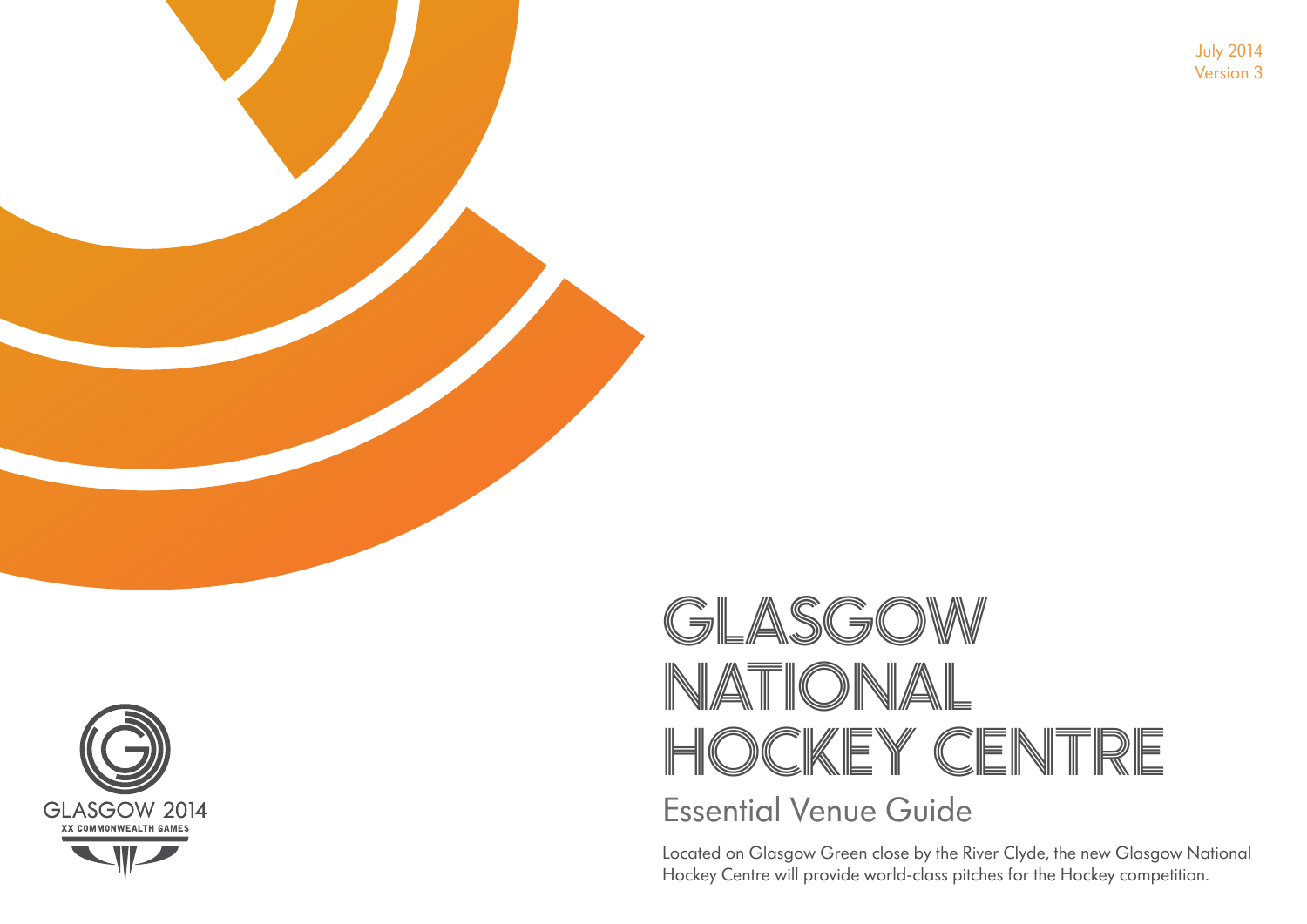## At Glasgow National Hockey Centre

For everyone's safety and enjoyment of the event, all spectators will pass through an airport style screening process for prohibited and restricted items before being allowed into venues.

#### **Facilities**

#### Advice

- Spectator Information Point, including induction hearing loop and Lost & Found service for people and property.
- Wheelchair loan and wheelchair pushing service.
- Pushchair storage.
- Accessible and Changing Places toilets.
- Assistance dog spending & water area.
- First Aid.
- Merchandise, food & drink kiosks and free water filling stations.
- Ticket office.
- There will be no cloakroom facility. However, Hockey is an outdoor event with limited shelter, so please dress appropriately. Travel light and leave bulky items at home.
- Cash only payments will be accepted by food & drink kiosks and programme sellers (NB no ATM cashback facility available). Merchandise kiosks accept cash, VISA and MasterCard.

- Plan your journey now. Make sure you know how to reach the venue and allow plenty of time for travel, queuing systems at transport hubs, and security checks.
- Do not drive to the venue. Except limited pre-bookable facilities for Blue Badge holders, there will be no parking or set-down/pick-up points for private cars at or near the venue.
- Entry gates will open 90 minutes before each session starts. Arrive in plenty of time to allow for security and ticket checks.
- It is not possible to leave the Hockey Centre then re-enter – make sure you bring everything you need (e.g. medication, nappies etc).
- Public transport is expected to be particularly busy after each session so walking or cycling may be your easiest way of returning to the city centre.

### Regulations

- Bringing a bag may slow down your entry. Each spectator is permitted one small bag no larger than 25 litres (equivalent to  $30 \times 20 \times 20$  cm/12"  $\times$ 8" x 8"). It must be soft sided and fit under your seat.
- Children under the age of two years on 23 July 2014 will not require a ticket or be allocated a seat. Children under the age of 16 must be accompanied by an adult and may not enter the venue alone.
- Smoking, including electronic cigarettes, is not permitted within any Games venue. This includes any open air space within the venue perimeter. Smoking is discouraged immediately outside venues.

### Important information

- Alchohol can be purchased from the food & drink kiosks, but may not be brought into the venue from outside.
- All containers of liquids, aerosols or gels – except sunscreen (200ml) and non-alcoholic drinks (500ml) – must be 100ml or under in volume.
- You can bring a plastic water bottle of 500ml or under.
- The following items will not be permitted at Glasgow National Hockey Centre: cans; glass; horns, vuvuzelas or similar items; flags of non-participating causes, affiliations or organisations; all photographic equipment over 30cm in length, including tripods and monopods; golf style umbrellas, large bags, coolbags and picnic hampers.
- The following items are prohibited and illegal under Scottish law: knives; firearms; ammunition; explosives; toxic or irritant chemicals; CS spray; illegal drugs and similar substances.
- For full details and guidelines, visit: glasgow2014.com/tickets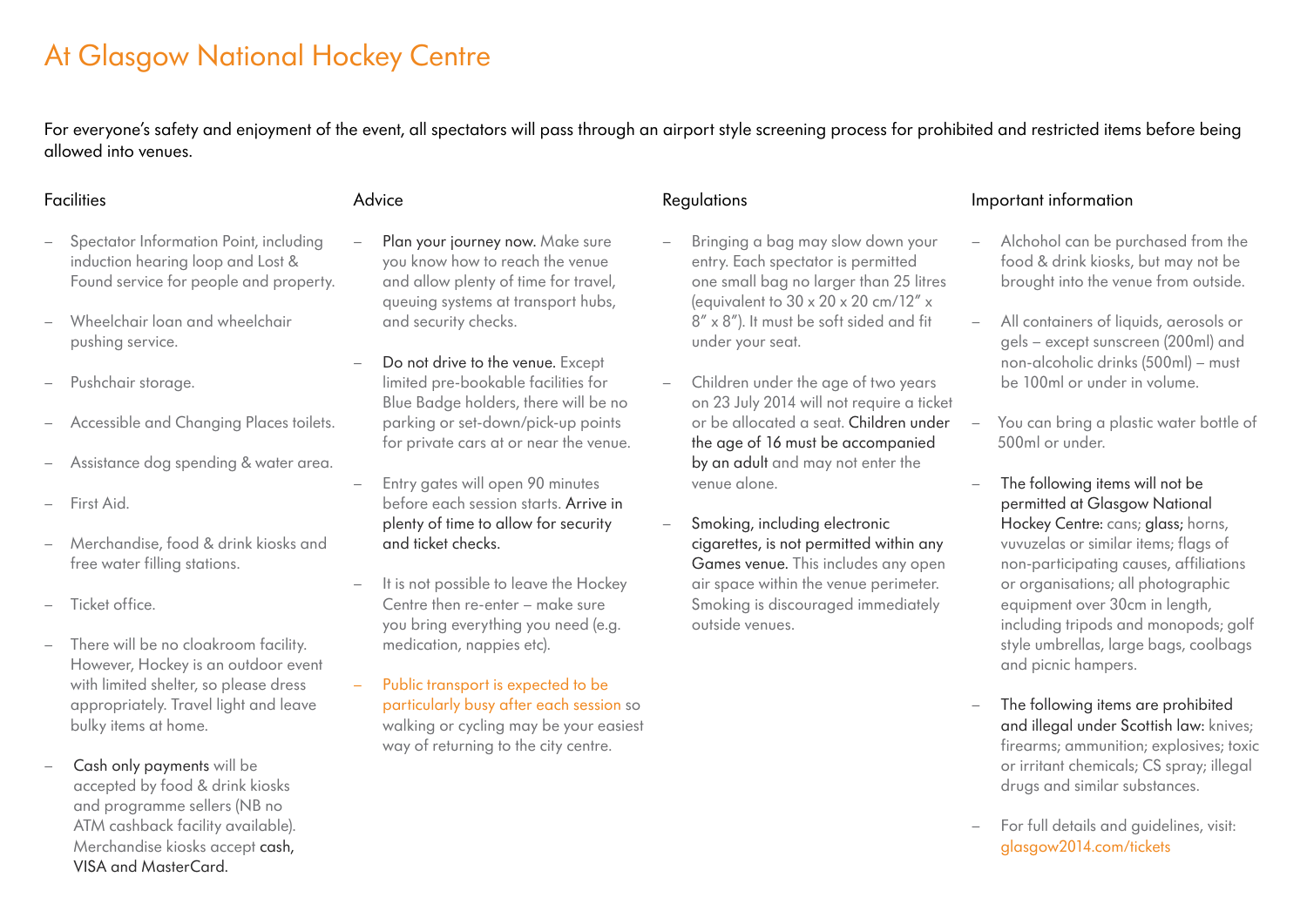### Travelling to Glasgow National Hockey Centre

Approximately 1.7 miles (35 minutes' walk) from George Square (Glasgow city centre)

Glasgow 2014 is a public transport Games. Where possible, cycle or walk. Plan your Games Time journeys using the Traveline Scotland Journey Planning App: travelinescotland.com

On the day for which it is valid, your event ticket includes access to local public transport services (trains, buses and Subway). To access these services, simply show your event ticket on request. Further details are available at glasgow2014.com/transport/public-transport

For the latest transport news, visit glasgow2014.com/transport or follow us on twitter @GamesTravel2014

- Limited parking for wheelchair users/Blue Badge holders is available near the venue. It's free and must be pre-booked on a first-come, first-served basis at glasgow2014.com/accessibility
- An Accessible Shuttle bus service for those with restricted mobility is available from Dalmarnock Station, as detailed on the following page, and must also be pre-booked at glasgow2014.com/accessibility
- For all accessibility enquiries go to glasgow 2014.com/accessibility
- No Park & Ride service is available for this venue.

See next page for recommended transport options.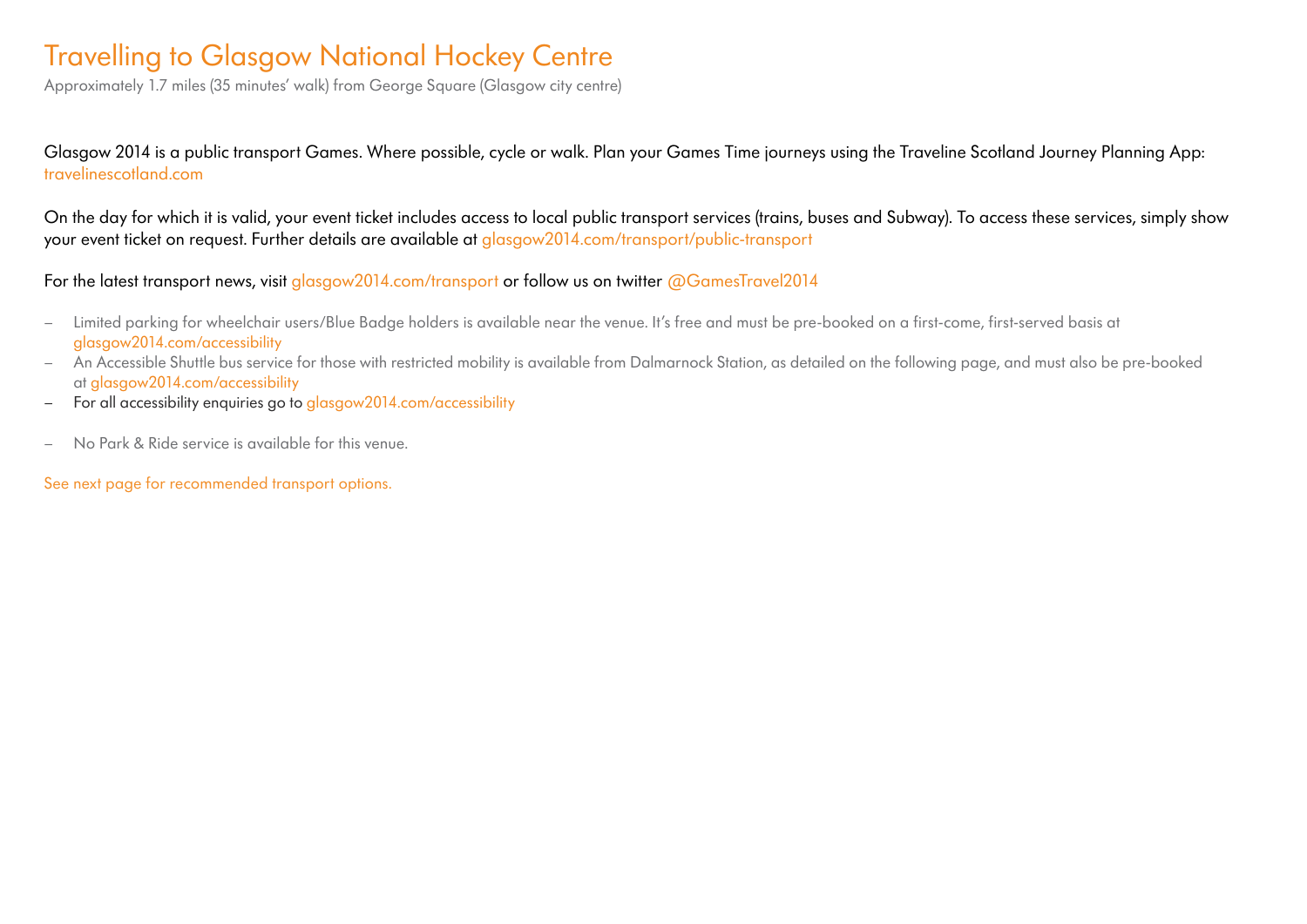### Travelling to Glasgow National Hockey Centre

Approximately 1.7 miles (35 minutes' walk) from George Square (Glasgow city centre)

parking area.

|                          | <b>Walking and Cycling</b><br>Recommended option                                                                 | Rail                                                                          | <b>Local Public Bus</b>                                                                   | Accessible Shuttle Bus                                                                                                                  |
|--------------------------|------------------------------------------------------------------------------------------------------------------|-------------------------------------------------------------------------------|-------------------------------------------------------------------------------------------|-----------------------------------------------------------------------------------------------------------------------------------------|
| Depart<br>City<br>Centre | George Square,<br>1.7 miles from venue.                                                                          | Argyle Street Station<br>(for Bridgeton Station).                             | Argyle Street at Argyll Arcade<br>(18 and 263).                                           | Dalmarnock Station<br>(accessible).                                                                                                     |
|                          |                                                                                                                  | Glasgow Central Station Low Level<br>(for Dalmarnock Station).                | Trongate at Candleriggs<br>(18, 64 and 263).                                              |                                                                                                                                         |
|                          |                                                                                                                  |                                                                               | Argyle Street at Buchanan Street<br>(21 and 267).                                         |                                                                                                                                         |
| Arrive                   | Glasgow National Hockey Centre.                                                                                  | Bridgeton Station,<br>10 minutes' walk to venue.                              | Bridgeton Cross at Bridgeton Station<br>(18, 64 and 263), 10 minutes' walk                | Glasgow National Hockey Centre,<br>2 minutes' walk to venue entry.                                                                      |
|                          | Cycle parking available at Glasgow<br>Green off Arcadia Street, 5 minutes'                                       | Dalmarnock Station,                                                           | to venue.                                                                                 |                                                                                                                                         |
|                          | walk to venue.                                                                                                   | 18 minutes' walk to venue.                                                    | Shawfield Stadium (21 and 267),<br>15 minutes' walk to venue.                             |                                                                                                                                         |
| Return                   | Glasgow National Hockey Centre.                                                                                  | Bridgeton Station,<br>10 minutes' walk from venue.                            | Bridgeton Cross at Bridgeton Station<br>(18, 64 and 263), 10 minutes' walk<br>from venue. | Glasgow National Hockey Centre,<br>2 minutes' walk from venue exit.                                                                     |
|                          |                                                                                                                  | Dalmarnock Station,<br>18 minutes' walk from venue.                           | Shawfield Stadium (21 and 267),<br>15 minutes' walk from venue.                           |                                                                                                                                         |
| Note                     | Walking takes 35 minutes from George<br>Square. Cycling (9 minutes to cycle<br>parking) may be your quickest way | Glasgow Central Low Level and<br>Dalmarnock station are accessible.           | Many normal services will be running,<br>but may be adjusted for Games Time.              | Accessible Shuttle places are available to<br>wheelchair/easy access ticket holders on<br>a first-come, first-served basis, and must be |
|                          | of travelling to the Hockey Centre.                                                                              | Argyle Street and Bridgeton Stations<br>are not considered accessible to all. | For further information go to<br>travelinescotland.com                                    | pre-booked at glasgow2014.com/accessibility                                                                                             |
|                          | Routes pass close to the Glasgow<br>Green Live Site.                                                             |                                                                               |                                                                                           |                                                                                                                                         |
|                          | Bags and panniers may not<br>be left unattended in the cycle                                                     |                                                                               |                                                                                           |                                                                                                                                         |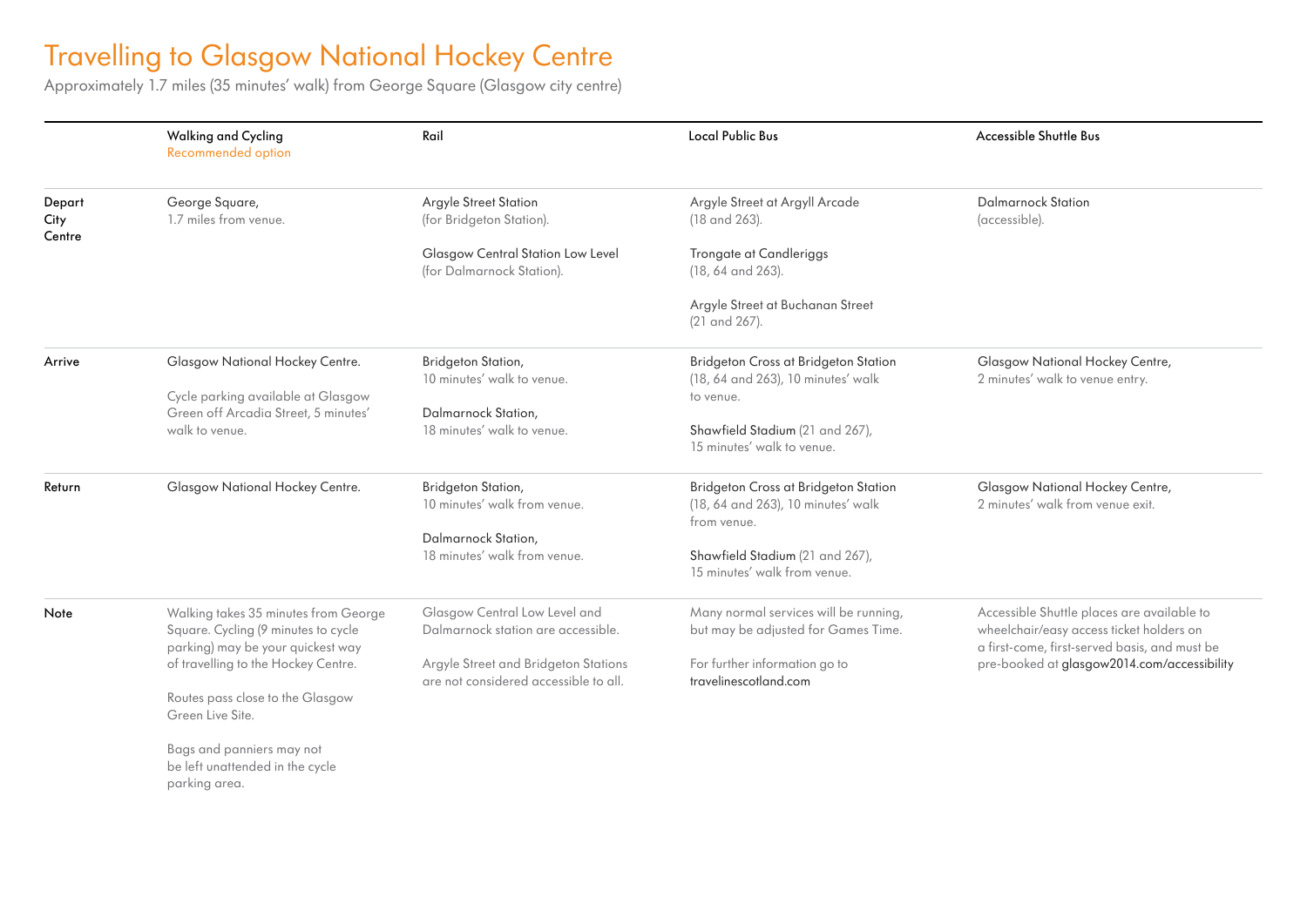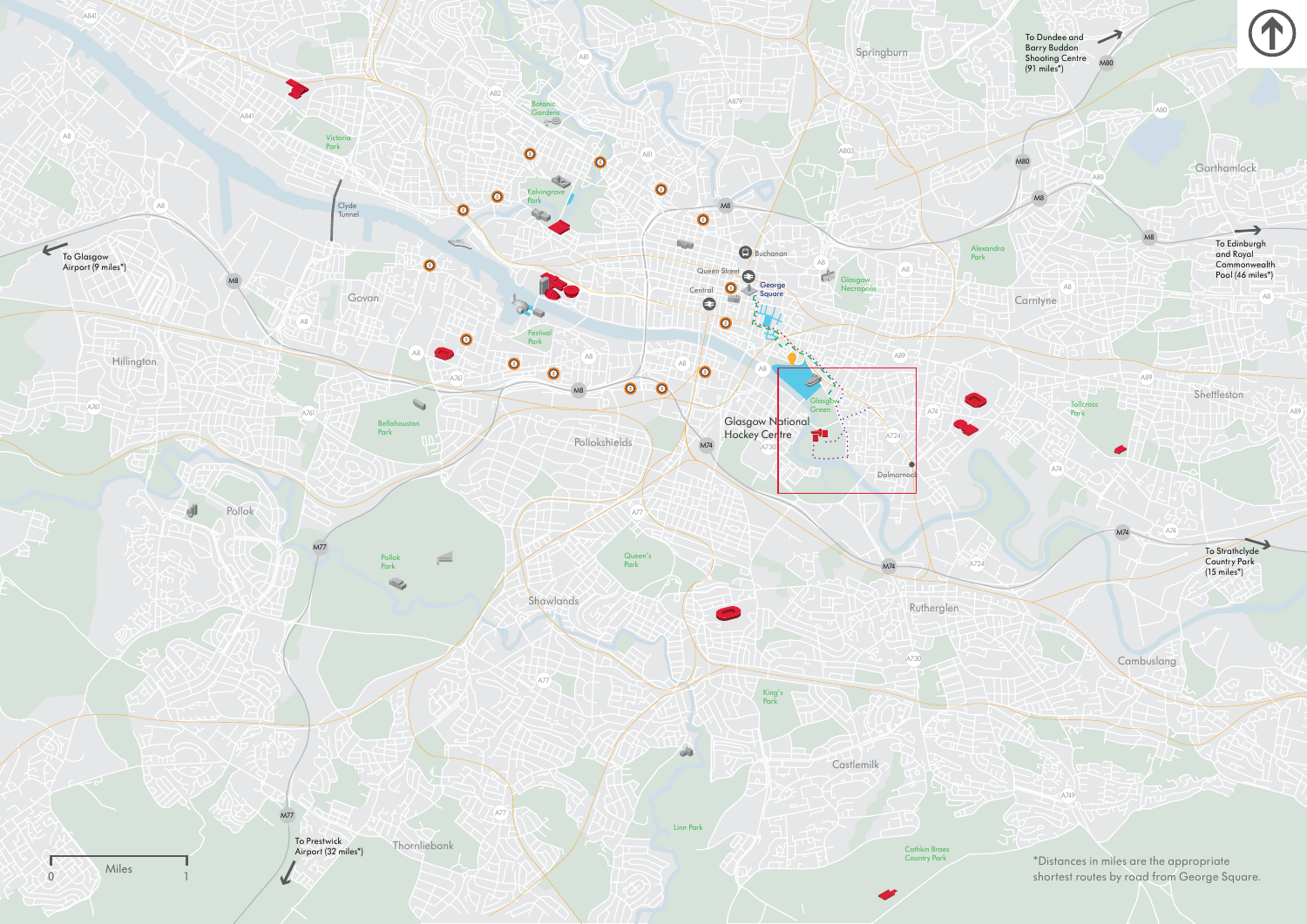

## Your journey from central **Glasgow**



© Crown Copyright and database right 2014. All rights reserved. OS Licence No. 100023379. You are not permitted to copy, sublicense,distribute or sell any of this data to third parties in any form. Maps are indicative only and are subject to change.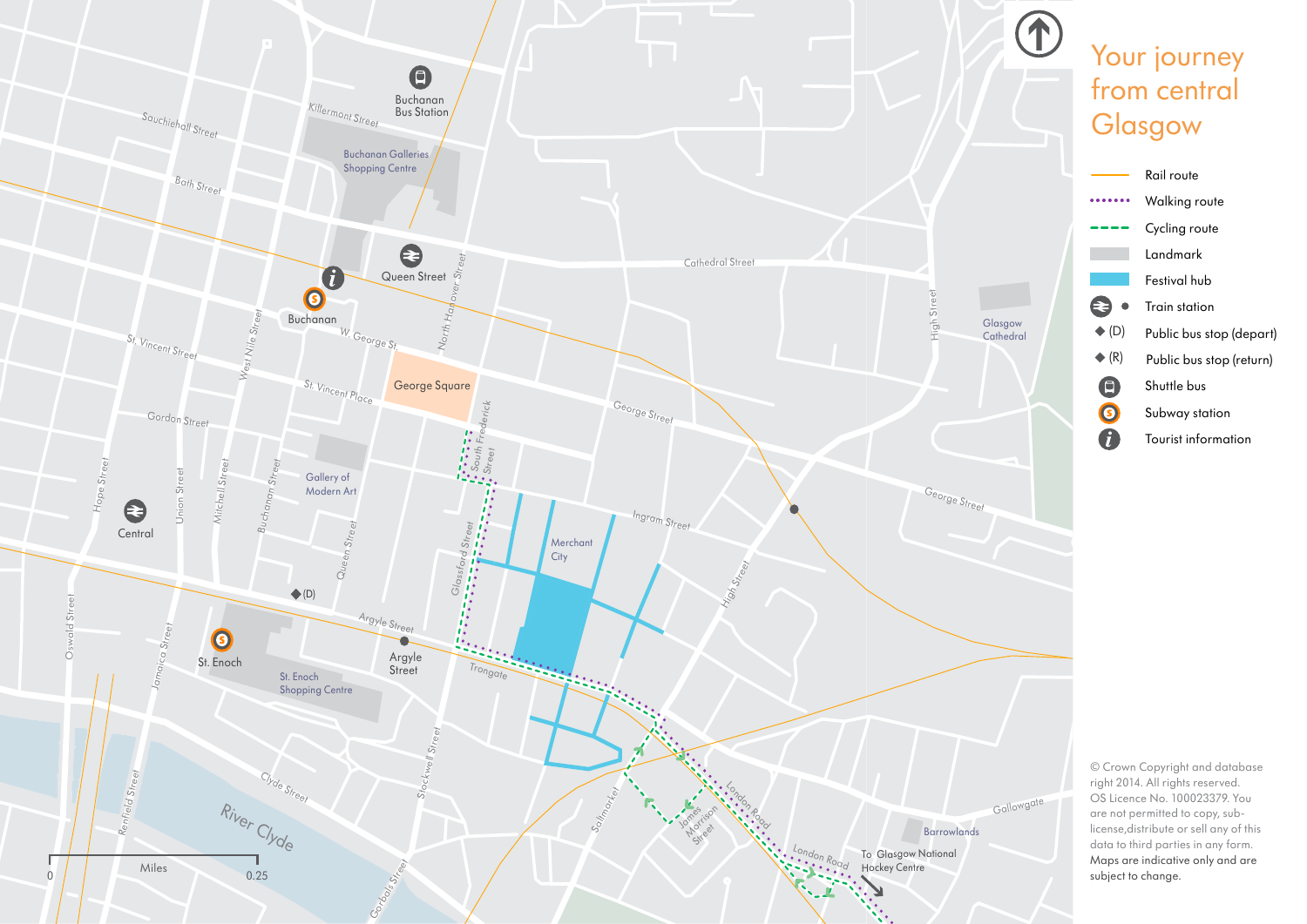

## Arriving at Glasgow National **Hockey Centre**



© Crown Copyright and database right 2014. All rights reserved. OS Licence No. 100023379. You are not permitted to copy, sublicense,distribute or sell any of this data to third parties in any form. Maps are indicative only and are